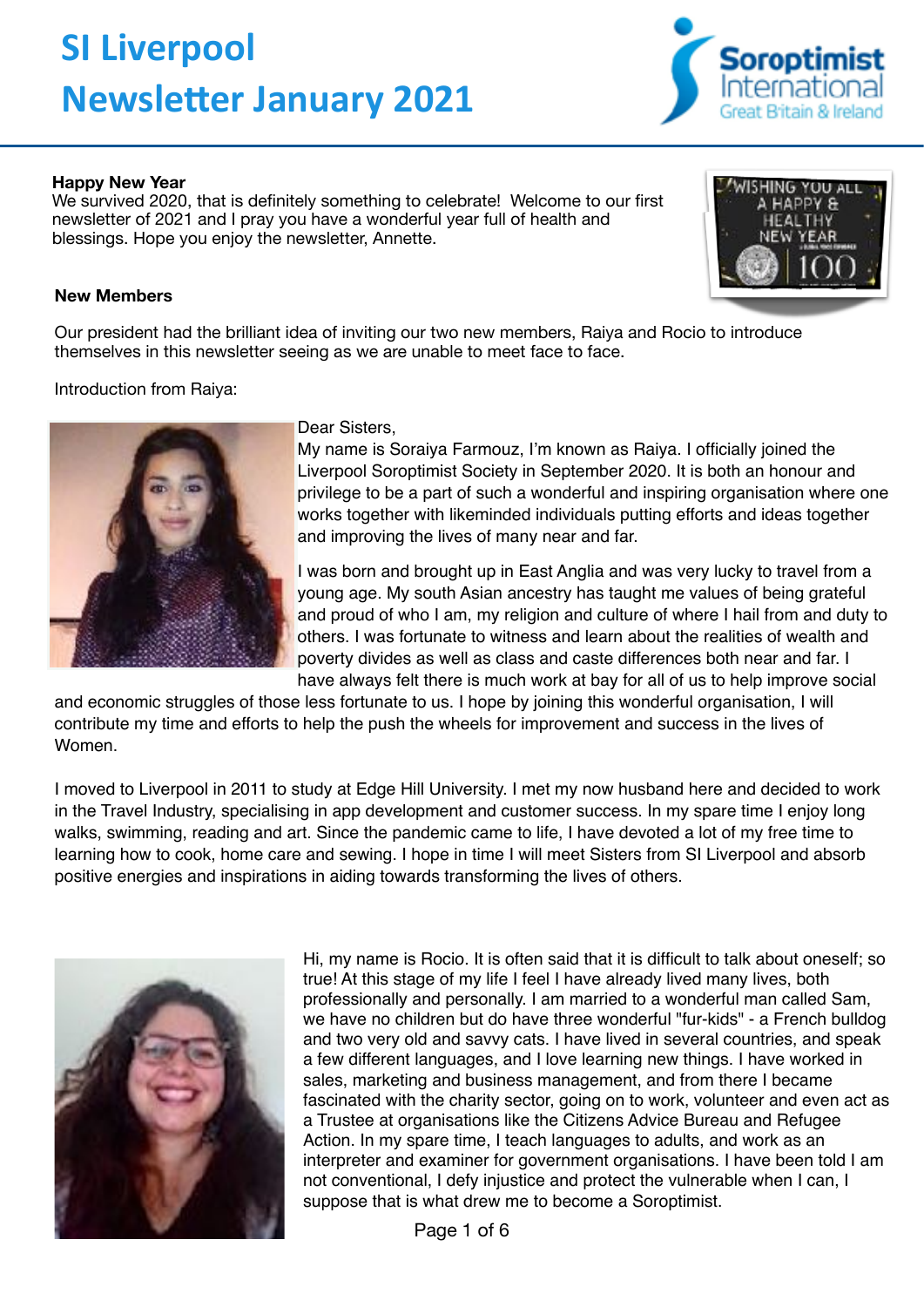# **International Event & Virtual Christmas Celebration**



Before the celebrations began we had our candlelight ceremony and a talk from Ann about 'Women Instrumental in Establishing the Declaration of Human Rights'

The event also included a fabulous Chocolate Bar Quiz, Sing a Long with Sarah Chidlow, a Christmas Poem and a Raffle.



# **Social Media Accounts**

Our social media accounts have gone from strength to strength with our followers increasing all the time. The current numbers of followers are:

On Instagram - 315 followers On Twitter - 285 followers On Facebook - 503 followers

Some stories from SI groups around the world:

SI Glamorgan decorated a Christmas Tree in the theme 'Orange the World' for the 16 days of activism event. SI Dusseldorf all wore orange SI masks for their virtual meeting.

SI Baguio, Philippines have been supporting 'Women Urban Planters' with seeds and gardening equipment to help their project and the community.

SI Cornwall, a member knitted a beautiful blanket for a lady in a nursing home.











## **Craft Items**

Sharon sent some pictures of craft items she has made and Icelandic jumpers that her mum has knitted.

If anyone is interested in any items she is happy to take them round. All proceeds to Stop the Traffik.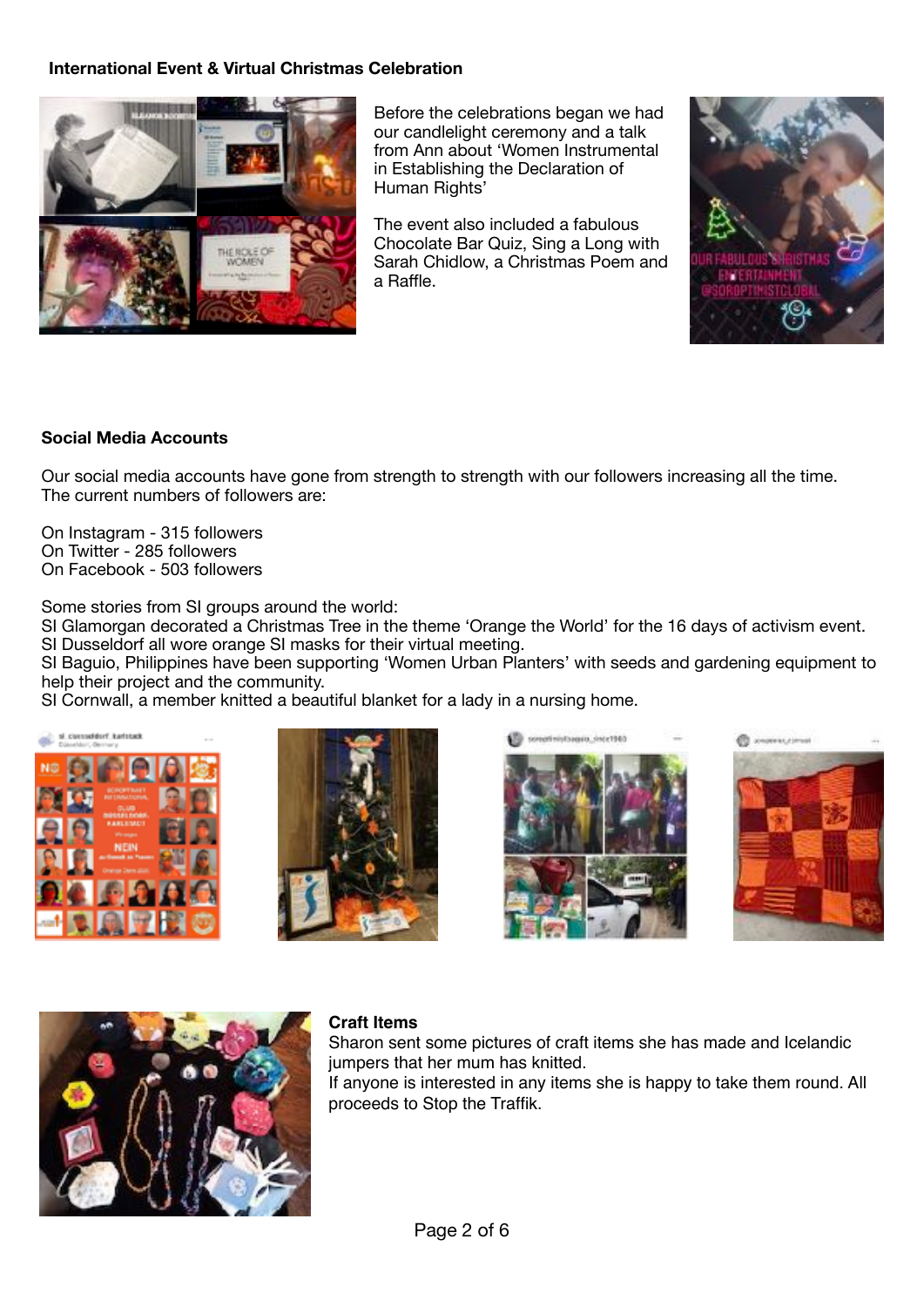# **Donations**

Debra delivered a cheque for £585 to South Liverpool Foodbank.

They asked her to pass on their thanks for all the support they have received from us throughout last year.

Debra also delivered baby jackets to the Women's hospital which were made by Maureen Walsh's friend Pat.

Annette delivered bags of food and Christmas goodies to St Helens Young Carers. Annette volunteered there back in 2002 -2003, and was where she started to learn all about Safeguarding.

Thank you for all your generous donations, whether they were financial or in goods, or through your craft skills.

#### **Cake Sales**

Thank you to Joan and her husband Dave who made and sold cakes for the Presidents Charity.



### **ONLY CONNECT**...

Last autumn, President Anne received an email, out of the blue, enquiring if someone called Ann Clayton was a member of S.I. Liverpool. The enquirer was Dr Spike Boydell, who had been one of Peter Clayton's students at the then Liverpool Polytechnic in the late 1970s; Spike and his wife had emigrated to Queensland, then Fiji, and finally to New South Wales where they now live, and had not been in touch with the Claytons since.

Spike had tried to contact Peter at his old address in Glendyke Road, only to find that the Claytons had moved in 2001. He even toured the house via Zoopla, and could tell that it was now occupied by a family with young children - in fact it has changed hands a few times since Ann & Pete left. Searching the internet for Pete's name didn't come up with very much, but searching for "Ann Clayton" threw up a few leads. Having a copy of Ann's book on Noel Chavasse, he contacted the publisher in Barnsley, who passed the message on in due course.

In the meantime, Spike also found Ann's name in connection with the Liverpool History Society; and finally, after what he describes as a "deep" online search (not on the "dark web" we hope!) there was a link to the *Soroptipool Times* of September 1916, which mentioned Ann & Pete's Golden Wedding Anniversary. So he was able to make contact with President Anne, who kindly forwarded his email to Ann C.

They are now in touch again after almost 40 years, and busy catching up with each other's news, thanks to the long arm of our very own *Soroptipool Times*...!

#### **The Freedom Bus**

Annette organised for the Freedom Bus to come to Liverpool with the aim of raising awareness of Human Trafficking and the Modern Slavery Helpline. Cllr A Rothery also came with the Young Lord Mayors to say a few words. The bus stopped at Anglican Cathedral, International Slavery Museum, Cunard Building, Town Hall and Liverpool Airport. It also stopped prime points around the city where the police identified as hot spots.

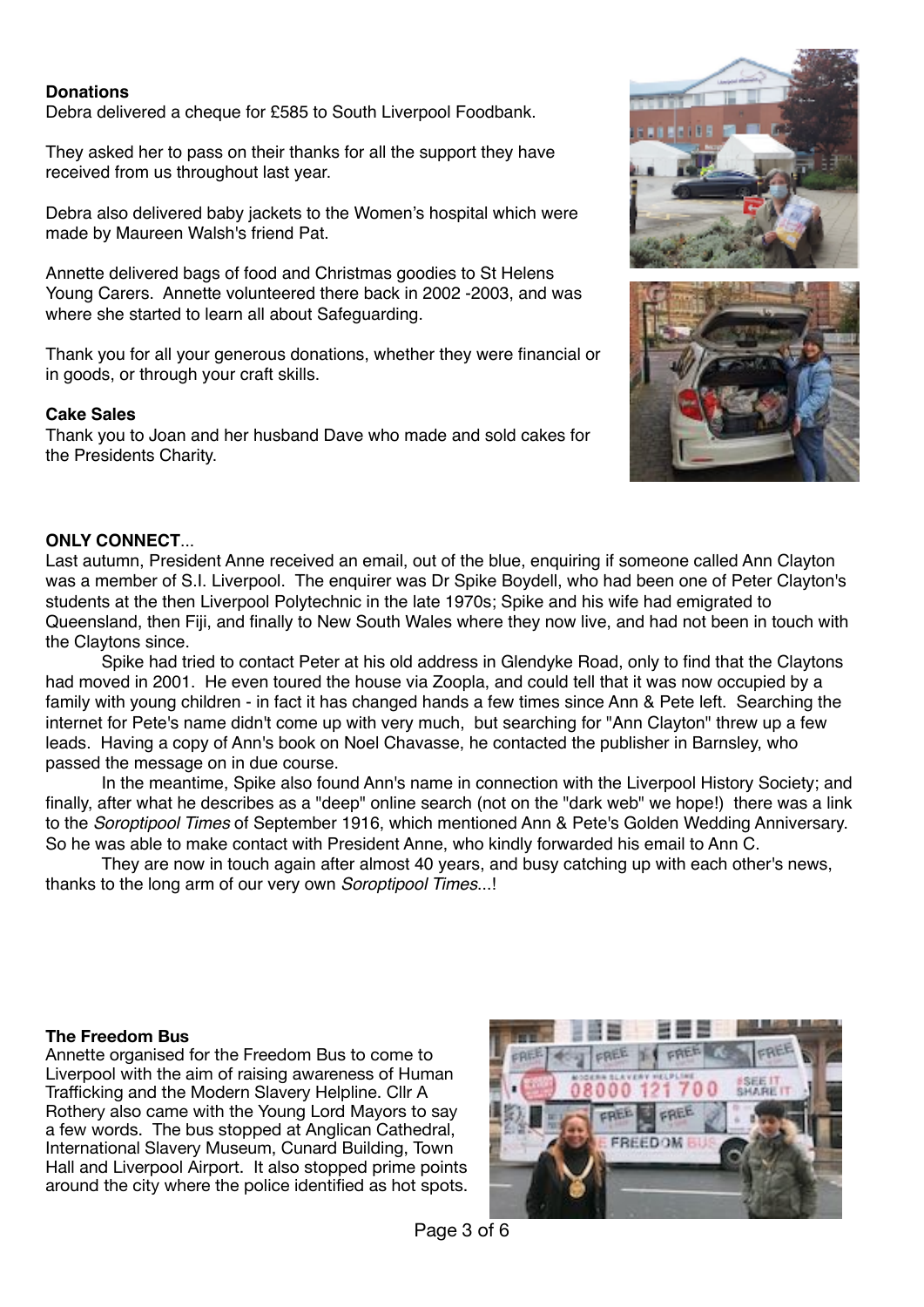# **Programme Action**

Programme Action is at the heart of Soroptimist International. At International, Federation, Regional and Local level we are asked to carry out projects around themes that will support women and girls.

Soroptimist International have five programme action areas: Economic empowerment. Education, Environmental Sustainability, Food Security and Healthcare, Violence and Conflict Resolution.

The above are also linked with the UN Sustainable Development Goals (SDG) We use the terms:

The 3 A's - Awareness, Advocacy and Action

The 3 E's - Education, Economic Empowerment and Environmental Sustainability

The 5 P's - People, Prosperity, Partnerships, Planet, Peace. (The 5 P's group the 17 UN SDGs) The above are recorded on Programme Focus Report Forms (PFRF) which are used to inform The United Nations of our work.

Due to Covid-19 there have been many challenges to overcome to ensure our club continue with project work and support those in most need. President Anne's charities are Stop the Traffic and South Liverpool Domestic Abuse Service. The club have continued to support the South Liverpool Foodbank along with 'Women of Whitechapel' and the Whitechapel Centre for the homeless. While members have not been able to meet socially contact has been maintained via various technology outlets.

A positive outcome for many members is the opportunity to join, mainly via zoom, the various webinars from the UN, Soroptimist International's President Sharon Fisher and her project Road to Equality and links to other organisations.

This year members were able to join virtual meeting of the United Kingdom Programme Action Committee (UKPAC) prior to SIGBI Conference from Belfast to which a number of members registered.

Our club was presented with Best Practice Award for our project Urban GreenUp: Nature Based Solutions. A power point presentation was submitted for Conference and I gave the same at Regional meeting in December and President Anne presented our project with Friends of Princes Park (FOPP) in celebration of SI Centenary and planting of trees.

In her Christmas greetings President Anne thanked all members for their contribution in various forms to ensure programme action projects were continued and members were supported through lockdown periods.

Thank You Sue (Programme Action Officer)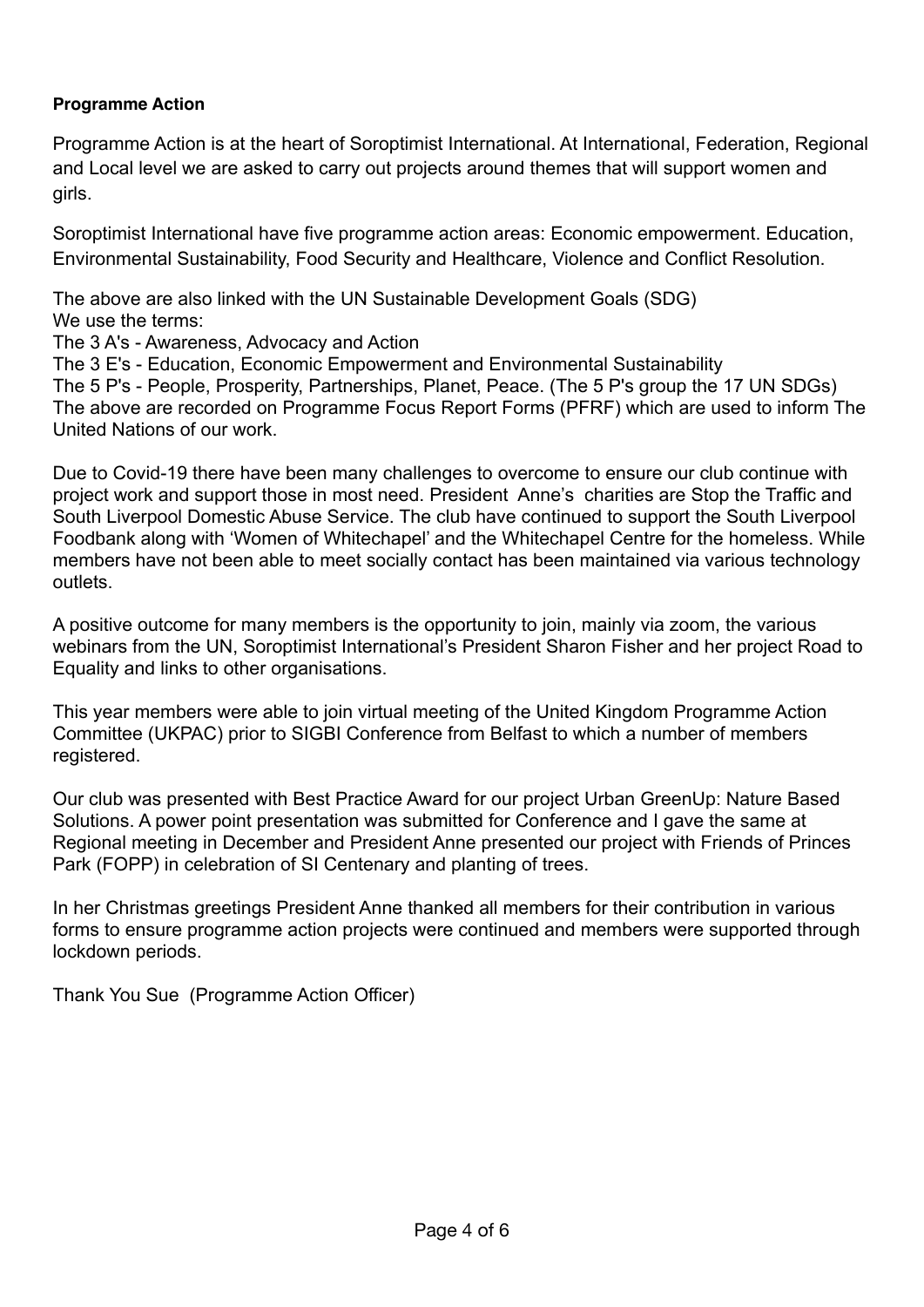# **Planting Trees**

# WHY ARE SITIVERPOOL MEMBERS PLANTING TREES?

At our November Club meeting, Katy Gardner, of the 'Friends of Princes Park' (FoPP), gave a presentation about the history of the Park and told us that over the years this beautiful outside space had deteriorated. She explained how The 'Friends' were working on restoring the Park. Their efforts have been acknowledged by Liverpool City Council and some much larger construction projects had been taking place, including dredging and tennis courts.

The tree planting is our way to celebrate the first centenary of Soroptimists. We are going to raise our profile and at the same time, address climate change. We are going to keep SIGBI informed about our tree planting activities, and together with clubs all around the Federation, SIGBI will keep track of how many trees we are planting.

Our first planting will be of 100 trees in a designated area of Princes Park. Soroptimists have already been out to witness the designating and marking out of the area and look forward to the current lockdown ending when we can become involved in taking delivery of the young trees and hopefully, the planting.

Before the latest lockdown, some members took part in a FoPP activity, which, along with eating some festive cakes, involved 'Wellie dancing'. Maxine, our tutor, explained that the wellie, or gum boot dance movements originated from the South African miners who made their own boots from gum and used all the slapping around, tapping and rhythms, to communicate secretly with their fellow workers. Here are the experts: https://www.youtube.com/watch?v=gj7Y2Mq6jvI

And our photos show our members efforts!